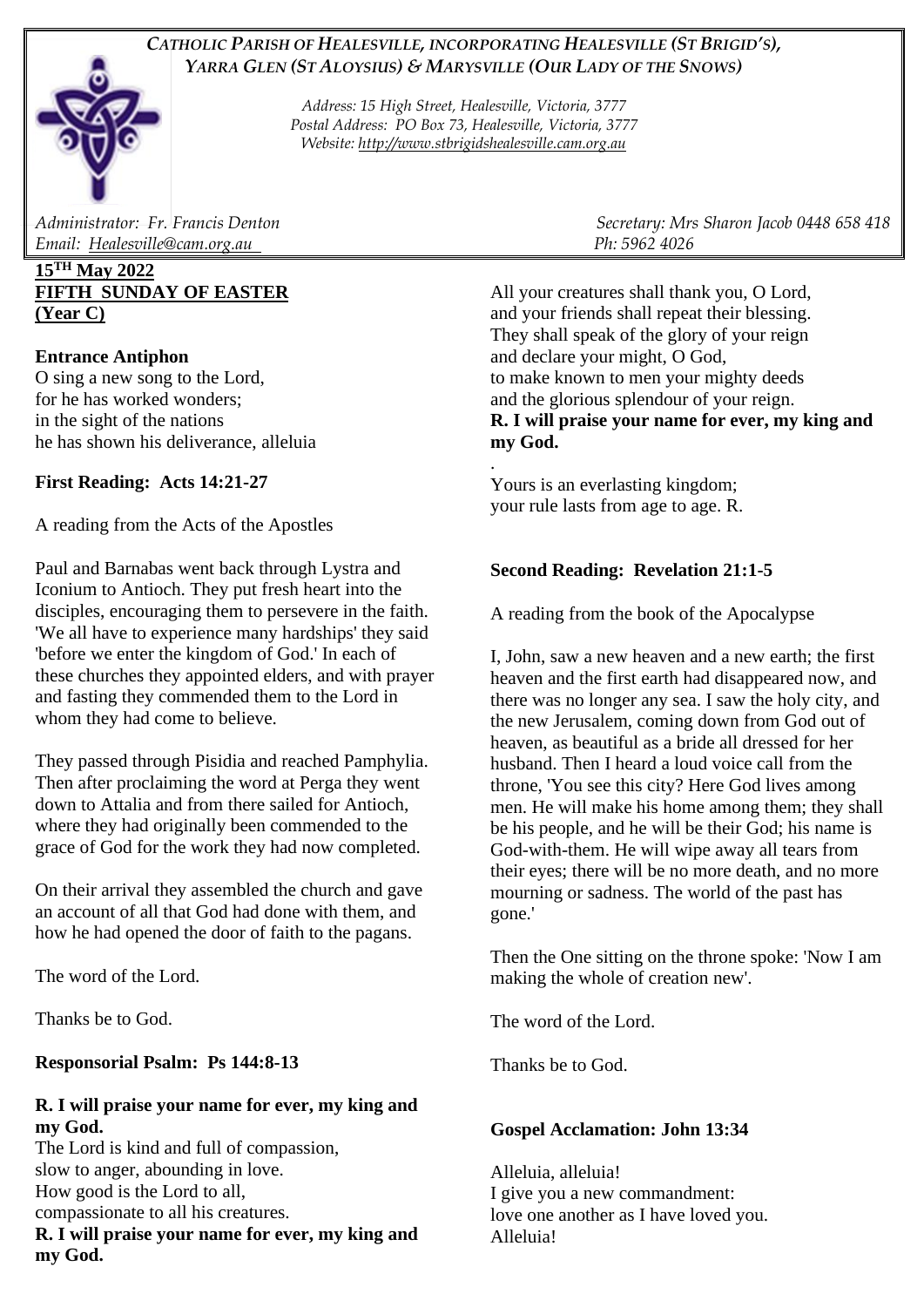## **Gospel: John 13:31-35**

A reading from the holy Gospel according to John

When Judas had gone Jesus said: 'Now has the Son of Man been glorified, and in him God has been glorified. If God has been glorified in him, God will in turn glorify him in himself, and will glorify him very soon. My little children, I shall not be with you much longer. I give you a new commandment: love one another; just as I have loved you, you also must love one another. By this love you have for one another, everyone will know that you are my disciples'.

The Gospel of the Lord. Praise to you, Lord Jesus Christ.

#### **Communion Antiphon**

I am the true vine, and you are the branches, says the Lord. Whoever remains in me, and I in him, bears fruit in plenty, alleluia.

## **PARISH PRAYER LIST**

**Recently Deceased:** Gerda Hens

**Anniversaries:** Ernest McIntyre, Tony McDonald **Sick:** Babies Emmett, Noah Glen Christie, Tedi and Santi; Roman, Blake Smith, Trish Leahy, John Snell, Abby Sharp, Peter Munro, Megan, Bernie Jansen, Andrew Sharp, John, Glenn, Lyn Francis, Dorothy Barber, Fiona, Annie Preuss, Michelle Ryan, Damian, John, Alison, Heather, Julie Bates, Garry Dettman, Bradley Jordan, Jeanette Henkel, Richard Galbraith, Debbie Huby, Geoff Lucas, Sandra Donkin, Glen, Fred Coullas, Evie Gleeson, Indy Dawes, Rade Krstic, Megan Williams, Michael Wood, Michael, Margo & Stephen Youngberry, Marie Hammond, John Mulholland, Rhiannon Days, Val Savitt, Ron Garland, Jaz Nueber, James Cooney, Robert, Mary & Gerard Bariola, Tilly Van der Zee, Lydia, Joyce Slattery, Annie, Bob Ireland, Val & Michael Christie, Ted & Peter Bowling, Natasha, Mia, James, Mitchell Wilson, Veronica Ireland, Lauren, Brooke, Anthony, Laura Baosde Pinto, Michelle, Judy, Annette Fromholtz, John Wray, Lynn Doensen , Elsa Gianforte, Fiona M, Louise Janse,

## **FOR THOSE WHOSE ANNIVERSARIES ARE IN MAY**

Mary Nichols (01.05.09), Mary Slawinski (01.05.96), Brian Blake (4.5.17),

Mavis McKenzie (06.05.07), Meldy Thompson (10.05.01), Peter Hammond (16.05)

Mark Bariola (11.05.99), Hesselina Weda (11.05.91),

Margaret Brown (11.5.17), Ann de Groot (12.05.13), Elaine Postlethwaite (13.05.14), Kenneth Cole (14.05.11), Rev Fr Peter Youngberry (15.05.08), Renato Bariola (16.05.14), Inocencia Flores (25.05.05), Fred Dame (26.05.08) , Joseph van de Linden, Olga Komiat, Eileen Edwards (16.05.17), Clodagh Gleeson (16.05.19)



**1 st Collection** is for Presbytery – Priests & retired priests living expenses.

2<sup>nd</sup> Collection is Thanksgiving - Running of Church expenses

# **Thanksgiving St Brigid's Healesville,**

**1 st May 2022**  Thanksgiving: \$ 394.80 Presbytery: \$252.75

**8 th May 2022**  Thanksgiving: \$ 525.65 Presbytery: \$352.00

# **If you would like to make a donation:**

Running expenses of the Church St Brigid's Church Account 083-347 65080 2080 Ref: Surname or Thanksgiving Number

For Fr Francis living expenses St Patrick's Presbytery Account 083-347 48642 4857

# **Goodbye from Sharon**

I have made the difficult decision that it is time for me to move on. I have loved my 12 years as parish Secretary at St Patrick's and the last 4 years at St Brigid's. I have formed many bonds and friendships that I cherish. Officially my last day will be Friday 3<sup>rd</sup> June although I have agreed to stay on and train the new parish secretary and volunteers in various roles.

Please pray for me as I will for you, as I find what the next chapter of my working life brings. Please join Debbie & I on Sunday  $5<sup>th</sup>$  June for morning tea after 10.30am Mass in the community center.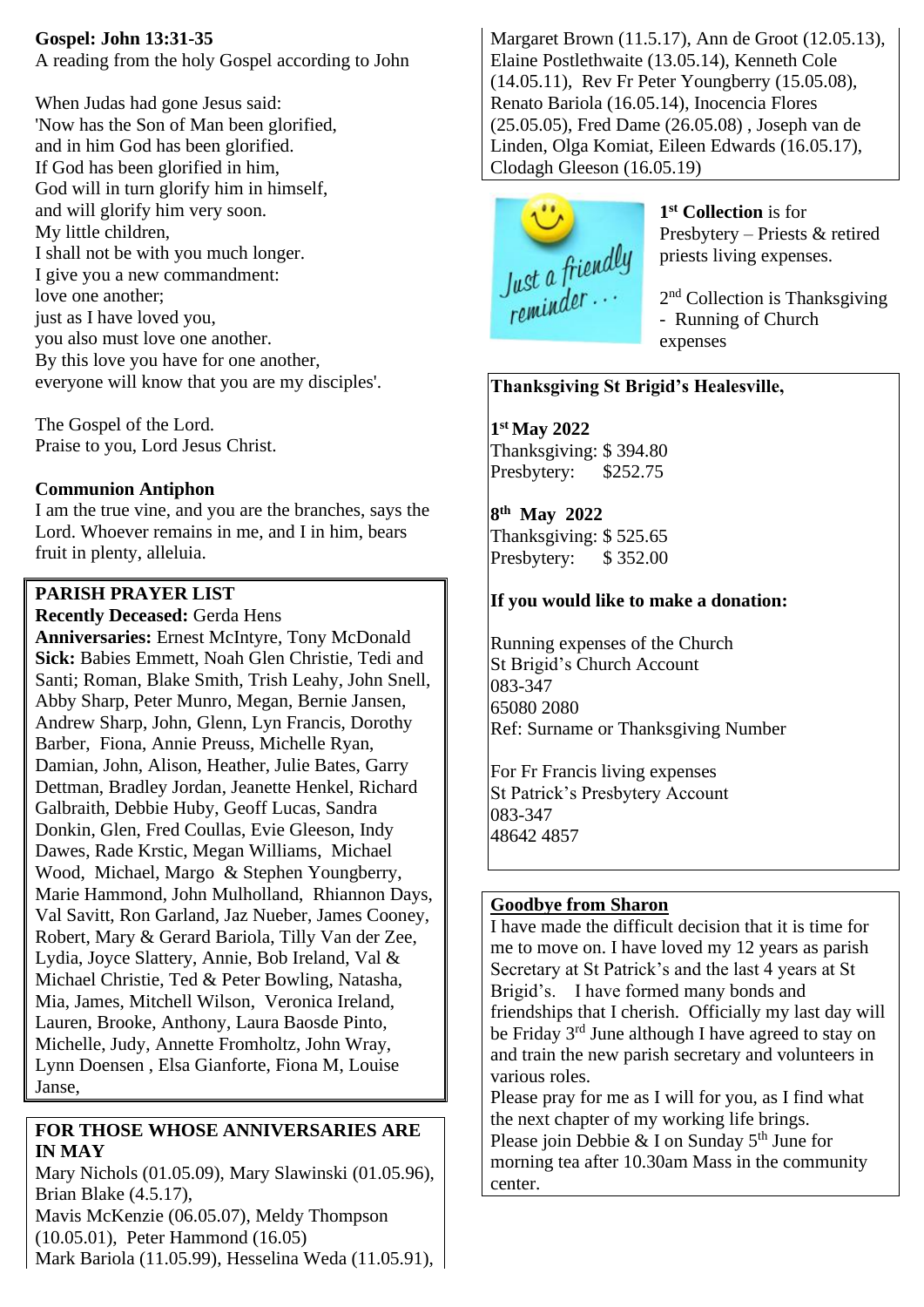#### **How Should a Catholic Vote?**

With such a deliberately provocative title I now have your full attention! Fear not: it's not my intention to promote political parties or candidates. It is, however, within the ambit of the Church's pastoral responsibility to offer counsel on the principles that should guide the Christian's vote. Voting, like all human activity that concerns the exercise of volition (free will), is NOT a morally neutral act. To put it bluntly, one *can* sin if one knowingly helps elect a party or individual who openly supports policies contrary to the natural moral law. If we elect governments that enact evil and iniquitous laws, then we share responsibility for the evil committed. Dare we forget that Adolf Hitler was democratically elected by an electorate that was overwhelmingly Christian? Yes, how we vote *does* matter.

Every Christian should vote in accord with his/her faith convictions. This ought not to be a controversial statement. In fact, it's just common sense. Everybody (whether he be a believer, an unbeliever or an agnostic) votes according to what he/she believes and values. How could one possibly vote otherwise than in accord with one's deeply held convictions? Yet somehow the prevailing wisdom is that within the political arena Christians are expected to set aside their religious beliefs and vote as though they were atheists. This is complete nonsense. Christianity demands the perfect integration of faith into every facet of our lives, which necessarily affects all the decisions we make. Why would the political sphere be an exception?

In 2002 the Congregation for the Doctrine of the Faith issued a statement on the participation of Catholics in Political Life, making the following observations:

*"A kind of cultural relativism exists today, evident in the conceptualization and defence of an ethical pluralism, which sanctions the decadence and disintegration of reason and the principles of the natural moral law. …As a result, citizens claim complete autonomy with regard to their moral choices, and lawmakers maintain that they are respecting this freedom of choice by enacting laws which ignore the principles of natural ethics and yield to ephemeral cultural and moral trends, as if every possible outlook on life were of equal value. At the same time, the value of tolerance is disingenuously invoked when a large number of citizens, Catholics among them, are asked not to base their contribution to society and political life – through the legitimate means available to everyone* 

*in a democracy – on their particular understanding of the human person and the common good.*

*Such relativism, of course, has nothing to do with the legitimate freedom of Catholic citizens to choose among the various political opinions that are compatible with faith and the natural moral law, and to select, according to their own criteria, what best corresponds to the needs of the common good. Political freedom is not – and cannot be – based upon the relativistic idea that all conceptions of the human person's good have the same value and truth, but rather, on the fact that politics are concerned with very concrete realizations of the true human and social good in given historical, geographic, economic, technological and cultural contexts. …It is not the Church's task to set forth specific political solutions – and even less to propose a single solution as the acceptable one – to temporal questions that God has left to the free and responsible judgment of each person. It is, however, the Church's right and duty to provide a moral judgment on temporal matters when this is required by faith or the moral law. If Christians must 'recognize the legitimacy of differing points of view about the organization of worldly affairs' they are also called to reject, as injurious to democratic life, a conception of pluralism that reflects moral relativism. Democracy must be based on the true and solid foundation of non-negotiable ethical principles, which are the underpinning of life in society."*

('Doctrinal note on some questions regarding the participation of Catholics in Political Life,' Congregation for the Doctrine of the Faith, 24 November, 2002.)

The Church is rightly noting here that the Christian's legitimate freedom in the political arena does not mean that we are free of any moral responsibility or culpability in our political support. Note well, that this does NOT necessarily mean that Catholics can only vote for Catholic politicians. On the contrary there are many dubious 'Nancy Pelosi' style politicians who trade off their "Catholic credentials" when in fact their policies are explicitly anti-Christian in substance. Many so-called 'Catholic' politicians support abortion, prostitution, euthanasia, gender ideology and a raft of other anti-Christian policies. We cannot and must not vote for them. Conversely, there may be non-Catholic candidates who are genuinely committed to protecting religious freedoms, the family, and the natural moral law. It is essential that all Catholics take the time to find out what each politician and political party stands for. Don't just vote for the party you've always voted for. Vote for the best candidate, and the one who is going